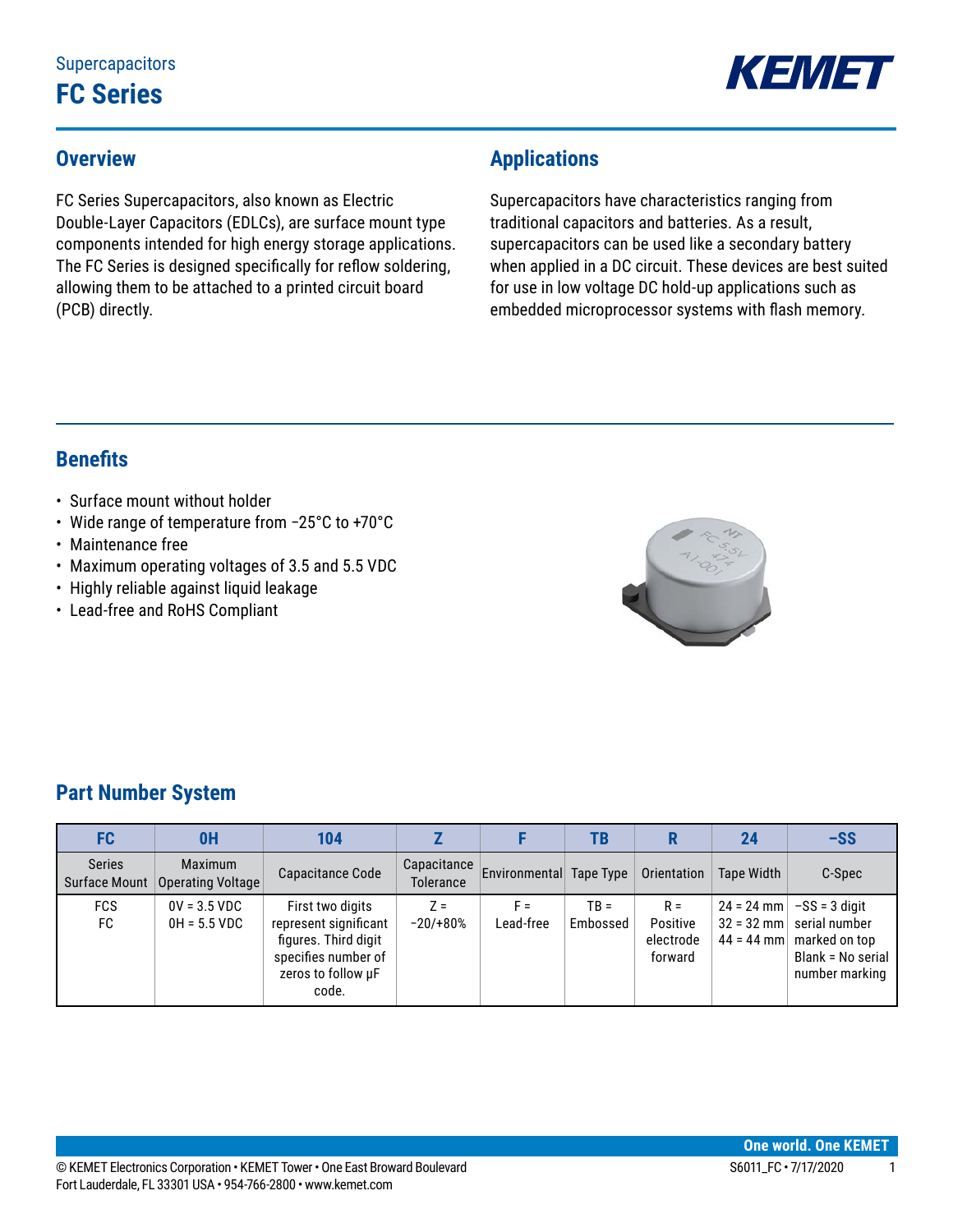### **Dimensions – Millimeters**



| <b>Part Number</b> | D    | Н    | A    | B    |               | W   | P    | $\mathbf K$   |                 | <b>Reflow Peak</b><br><b>Temperature</b> |
|--------------------|------|------|------|------|---------------|-----|------|---------------|-----------------|------------------------------------------|
| FC0H473ZFTBR24     | 10.5 | 5.5  | 10.8 | 10.8 | $3.6 \pm 0.5$ | 1.2 | 5.0  | $0.7 \pm 0.3$ | $0 (+0.3/-0.1)$ | $235^{\circ}$ C                          |
| FC0H104ZFTBR24     | 10.5 | 5.5  | 10.8 | 10.8 | $3.6 \pm 0.5$ | 1.2 | 5.0  | $0.7 + 0.3$   | $0 (+0.3/-0.1)$ | $235^{\circ}$ C                          |
| FC0H224ZFTBR24     | 10.5 | 8.5  | 10.8 | 10.8 | $3.6 \pm 0.5$ | 1.2 | 5.0  | $0.7 \pm 0.3$ | $0 (+0.3/-0.1)$ | $235^{\circ}$ C                          |
| FC0H474ZFTBR32-SS  | 16.0 | 9.5  | 16.3 | 16.3 | $6.8 \pm 1.0$ | 1.2 | 5.0  | $1.2 + 0.5$   | $0 (+0.5/-0.1)$ | $235^{\circ}$ C                          |
| FC0H105ZFTBR44-SS  | 21.0 | 10.5 | 21.6 | 21.6 | $7.0 \pm 1.0$ | 1.4 | 10.0 | $1.2 + 0.5$   | $0 (+0.5/-0.1)$ | $235^{\circ}$ C                          |
| FC0V104ZFTBR24     | 10.5 | 5.5  | 10.8 | 10.8 | $3.6 \pm 0.5$ | 1.2 | 5.0  | $0.7 \pm 0.3$ | $0 (+0.3/-0.1)$ | $235^{\circ}$ C                          |
| FC0V224ZFTBR24     | 10.5 | 5.5  | 10.8 | 10.8 | $3.6 \pm 0.5$ | 1.2 | 5.0  | $0.7 \pm 0.3$ | $0 (+0.3/-0.1)$ | $235^{\circ}$ C                          |
| FC0V474ZFTBR24     | 10.5 | 8.5  | 10.8 | 10.8 | $3.6 \pm 0.5$ | 1.2 | 5.0  | $0.7 \pm 0.3$ | $0 (+0.3/-0.1)$ | $235^{\circ}$ C                          |
| FCS0H473ZFTBR24    | 10.7 | 5.5  | 10.8 | 10.8 | $3.9 \pm 0.5$ | 1.2 | 5.0  | $0.9 \pm 0.3$ | $0 (+0.3/-0.1)$ | $260^{\circ}$ C                          |
| FCS0H104ZFTBR24    | 10.7 | 5.5  | 10.8 | 10.8 | $3.9 \pm 0.5$ | 1.2 | 5.0  | $0.9 \pm 0.3$ | $0 (+0.3/-0.1)$ | $260^{\circ}$ C                          |
| FCS0H224ZFTBR24    | 10.7 | 8.5  | 10.8 | 10.8 | $3.9 \pm 0.5$ | 1.2 | 5.0  | $0.9 + 0.3$   | $0 (+0.3/-0.1)$ | $260^{\circ}$ C                          |
| FCS0V104ZFTBR24    | 10.7 | 5.5  | 10.8 | 10.8 | $3.9 \pm 0.5$ | 1.2 | 5.0  | $0.9 + 0.3$   | $0 (+0.3/-0.1)$ | $260^{\circ}$ C                          |
| FCS0V224ZFTBR24    | 10.7 | 5.5  | 10.8 | 10.8 | $3.9 \pm 0.5$ | 1.2 | 5.0  | $0.9 \pm 0.3$ | $0 (+0.3/-0.1)$ | $260^{\circ}$ C                          |
| FCS0V474ZFTBR24    | 10.7 | 8.5  | 10.8 | 10.8 | $3.9 + 0.5$   | 1.2 | 5.0  | $0.9 \pm 0.3$ | $0 (+0.3/-0.1)$ | $260^{\circ}$ C                          |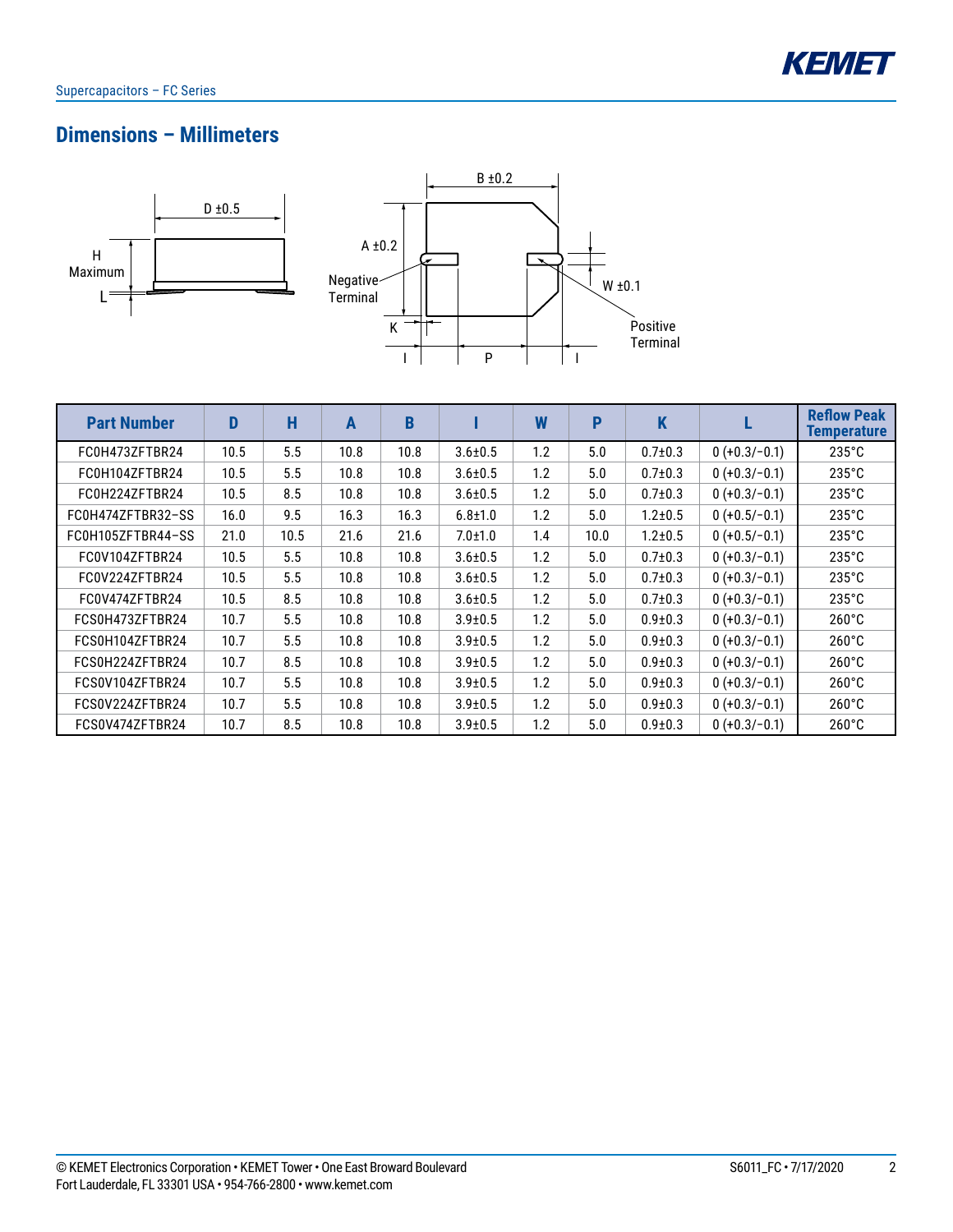### **Performance Characteristics**

Supercapacitors should not be used for applications such as ripple absorption because of their high internal resistance (several hundred mΩ to a hundred Ω) compared to aluminum electrolytic capacitors. Thus, its main use would be similar to that of secondary battery such as power back-up in DC circuit. The following list shows the characteristics of supercapacitors as compared to aluminum electrolytic capacitors for power back-up and secondary batteries.

|                                     |                            | <b>Secondary Battery</b>                    | <b>Capacitor</b>          |                                                |  |
|-------------------------------------|----------------------------|---------------------------------------------|---------------------------|------------------------------------------------|--|
|                                     | <b>NiCd</b>                | Lithium Ion                                 | Aluminum Electrolytic     | Supercapacitor                                 |  |
| Back-up ability                     |                            |                                             |                           |                                                |  |
| Eco-hazard                          | C <sub>d</sub>             |                                             |                           |                                                |  |
| <b>Operating Temperature Range</b>  | $-20$ to $+60^{\circ}$ C   | $-20$ to $+50^{\circ}$ C                    | $-55$ to $+105^{\circ}$ C | $-40$ to $+85^{\circ}$ C<br>(FR, FT, FMR type) |  |
| <b>Charge Time</b>                  | Few hours                  | Few hours                                   | Few seconds               | Few seconds                                    |  |
| Charge/Discharge Life Time          | Approximately<br>500 times | Approximately<br>500 to 1,000 times         | Limitless (*1)            | Limitless $(*1)$                               |  |
| Restrictions on<br>Charge/Discharge | Yes                        | Yes                                         | None                      | None                                           |  |
| <b>Flow Soldering</b>               | Not applicable             | Not applicable                              | Applicable                | Applicable                                     |  |
| <b>Automatic Mounting</b>           | Not applicable             | Not applicable                              | Applicable                | Applicable<br>(FM and FC series)               |  |
| <b>Safety Risks</b>                 | Leakage, explosion         | Leakage, combustion,<br>explosion, ignition | Heat-up, explosion        | Gas emission (*2)                              |  |

*(\*1) Aluminum electrolytic capacitors and supercapacitors have limited lifetime. However, when used under proper conditions, both can operate within a predetermined lifetime.*

*(\*2) There is no harm as it is a mere leak of water vapor which transitioned from water contained in the electrolyte (diluted sulfuric acid). However, application of abnormal voltage surge exceeding maximum operating voltage may result in leakage and explosion.*

### **Typical Applications**

| <b>Intended Use (Guideline)</b> | <b>Power Supply (Guideline)</b> | <b>Application</b>                   | <b>Examples of Equipment</b>                                     | <b>Series</b>    |
|---------------------------------|---------------------------------|--------------------------------------|------------------------------------------------------------------|------------------|
| Long time back-up               | 500 µA and below                | CMOS microcomputer,<br>IC for clocks | CMOS microcomputer,<br>static RAM/DTS<br>(digital tuning system) | <b>FC</b> series |

### **Environmental Compliance**

All KEMET supercapacitors are RoHS Compliant.

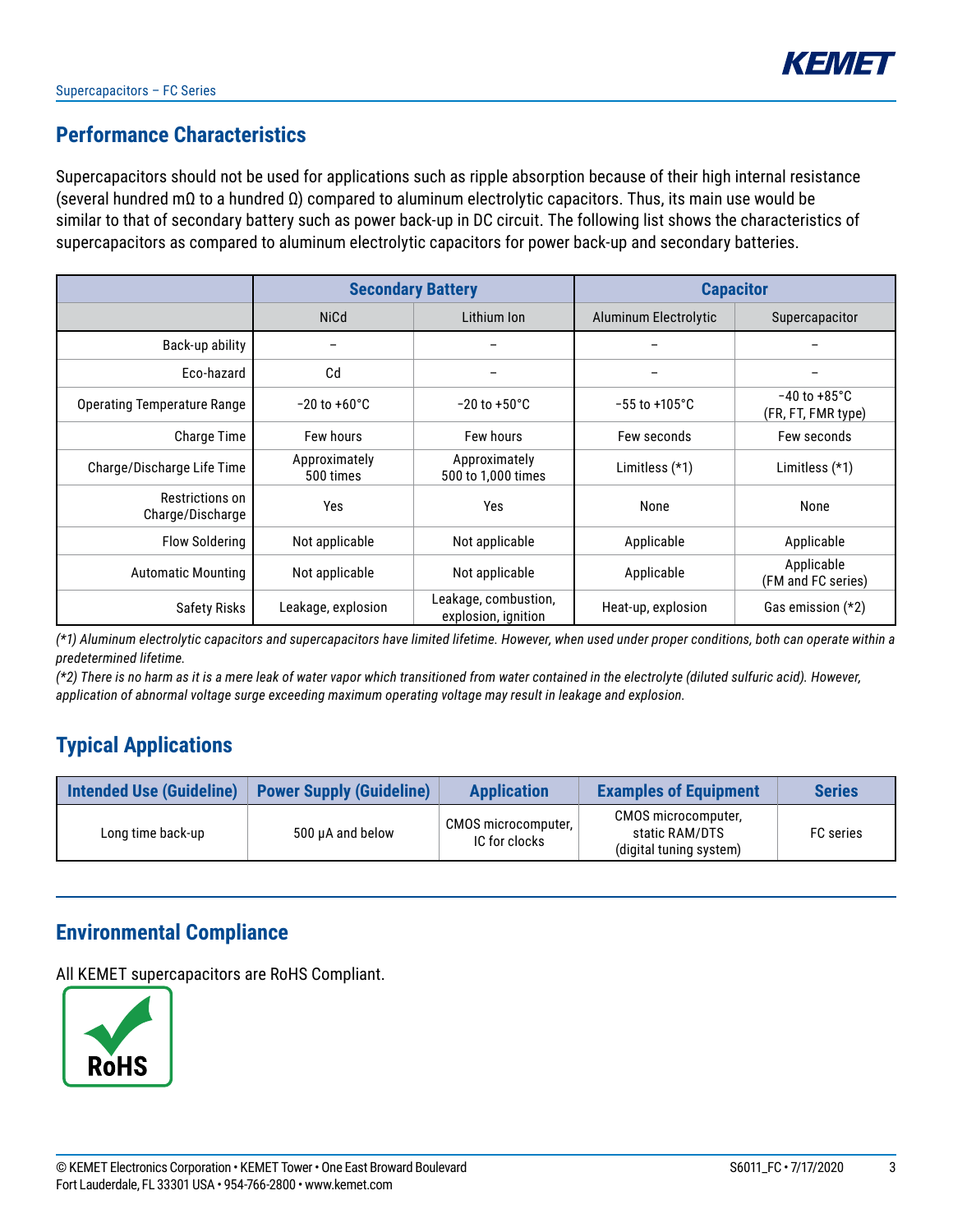

## **Table 1 – Ratings & Part Number Reference**

| <b>Part Number</b> | <b>Maximum</b><br><b>Operating</b><br><b>Voltage (VDC)</b> | <b>Nominal</b><br><b>Capacitance</b><br><b>Discharge</b><br>System (F) | <b>Maximum ESR</b><br>at 1 kHz $(\Omega)$ | <b>Maximum</b><br><b>Current at 30</b><br><b>Minutes (mA)</b> | <b>Voltage Holding</b><br><b>Characteristic</b><br>Minimum (V) | Weight (g) |
|--------------------|------------------------------------------------------------|------------------------------------------------------------------------|-------------------------------------------|---------------------------------------------------------------|----------------------------------------------------------------|------------|
| FC0V104ZFTBR24     | 3.5                                                        | 0.10                                                                   | 50                                        | 0.09                                                          | $\qquad \qquad$                                                | 1.0        |
| FCS0V104ZFTBR24    | 3.5                                                        | 0.10                                                                   | 100                                       | 0.09                                                          |                                                                | 1.0        |
| FC0V224ZFTBR24     | 3.5                                                        | 0.22                                                                   | 25                                        | 0.20                                                          |                                                                | 1.0        |
| FCS0V224ZFTBR24    | 3.5                                                        | 0.22                                                                   | 50                                        | 0.20                                                          |                                                                | 1.0        |
| FC0V474ZFTBR24     | 3.5                                                        | 0.47                                                                   | 25                                        | 0.42                                                          |                                                                | 1.4        |
| FCS0V474ZFTBR24    | 3.5                                                        | 0.47                                                                   | 50                                        | 0.42                                                          |                                                                | 1.4        |
| FC0H473ZFTBR24     | 5.5                                                        | 0.047                                                                  | 50                                        | 0.071                                                         | 4.2                                                            | 1.0        |
| FCS0H473ZFTBR24    | 5.5                                                        | 0.047                                                                  | 100                                       | 0.071                                                         | 4.2                                                            | 1.0        |
| FC0H104ZFTBR24     | 5.5                                                        | 0.10                                                                   | 25                                        | 0.15                                                          | 4.2                                                            | 1.0        |
| FCS0H104ZFTBR24    | 5.5                                                        | 0.10                                                                   | 50                                        | 0.15                                                          | 4.2                                                            | 1.0        |
| FC0H224ZFTBR24     | 5.5                                                        | 0.22                                                                   | 25                                        | 0.33                                                          | 4.2                                                            | 1.4        |
| FCS0H224ZFTBR24    | 5.5                                                        | 0.22                                                                   | 50                                        | 0.33                                                          | 4.2                                                            | 1.4        |
| FC0H474ZFTBR32-SS  | 5.5                                                        | 0.47                                                                   | 13                                        | 0.71                                                          | 4.2                                                            | 4.0        |
| FC0H105ZFTBR44-SS  | 5.5                                                        | 1.0                                                                    | $\overline{7}$                            | 1.50                                                          | 4.2                                                            | 6.7        |

*Part numbers in bold type represent popularly purchased components.*

### **Land Pattern**



|               |      | <b>Land Pattern</b> |     | <b>Lead Terminal</b> |     |     |
|---------------|------|---------------------|-----|----------------------|-----|-----|
| Diameter (mm) | A    | B                   | C   | A                    | B   | C   |
| 10.5          | 5.0  | 4.9                 | 2.5 | 5.0                  | 3.6 | 1.2 |
| 10.7          | 5.0  | 4.9                 | 2.5 | 5.0                  | 3.9 | 1.2 |
| 16            | 5.0  | 10.0                | 2.5 | 5.0                  | 6.8 | 1.2 |
| 21            | 10.0 | 10.5                | 3.5 | 10.0                 | 7.0 | 1.4 |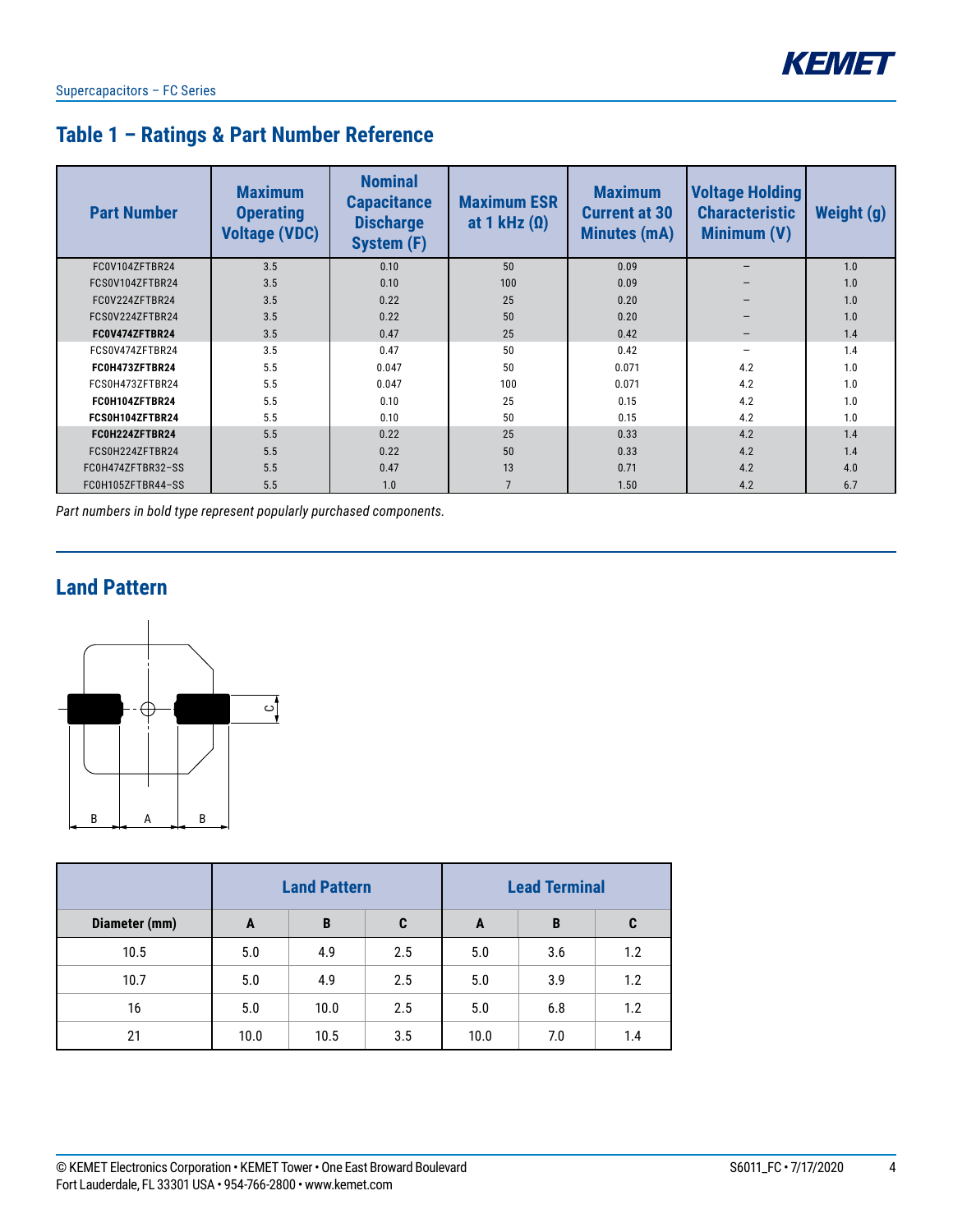

### **Precautions for Use**

- This series is exclusively for reflow soldering. It is designed for thermal conduction system such as combination use of infrared ray and heat blow. Consult with KEMET before applying other methods.
- The reflow condition must be kept within reflow profile graphs shown below.
- Applying reflow soldering is limited to 2 times. After the first reflow, cool down the capacitor thoroughly to  $5 35^{\circ}$ C before the second reflow.

Always consult with KEMET when applying reflow soldering in a more severe condition than the condition described here.



*Above "Reflow Profile" graph indicates temperature at the terminals and capacitor top.*

| Peak Temperature                                                                        | Below +260°C      |
|-----------------------------------------------------------------------------------------|-------------------|
| Over $+255^{\circ}$ C                                                                   | Within 10 seconds |
| Over $+230^{\circ}$ C                                                                   | Within 45 seconds |
| Over $+220^{\circ}$ C                                                                   | Within 60 seconds |
| Over $+217^{\circ}$ C                                                                   | Within 70 seconds |
| Time between +150°C to<br>+200°C (temperature zone<br>over +170°C within 50<br>seconds) | 150 seconds       |

**Reflow Profile** 300 250 235°C Temperature on the<br>Capacitor Top (°C) **Temperature on the Capacitor Top (°C)** 200 200°C 160°C 150 120 seconds 100 50 30 seconds  $\overline{0}$ **Time (seconds)**

*Above "Reflow Profile" graph indicates temperature at capacitor top.*

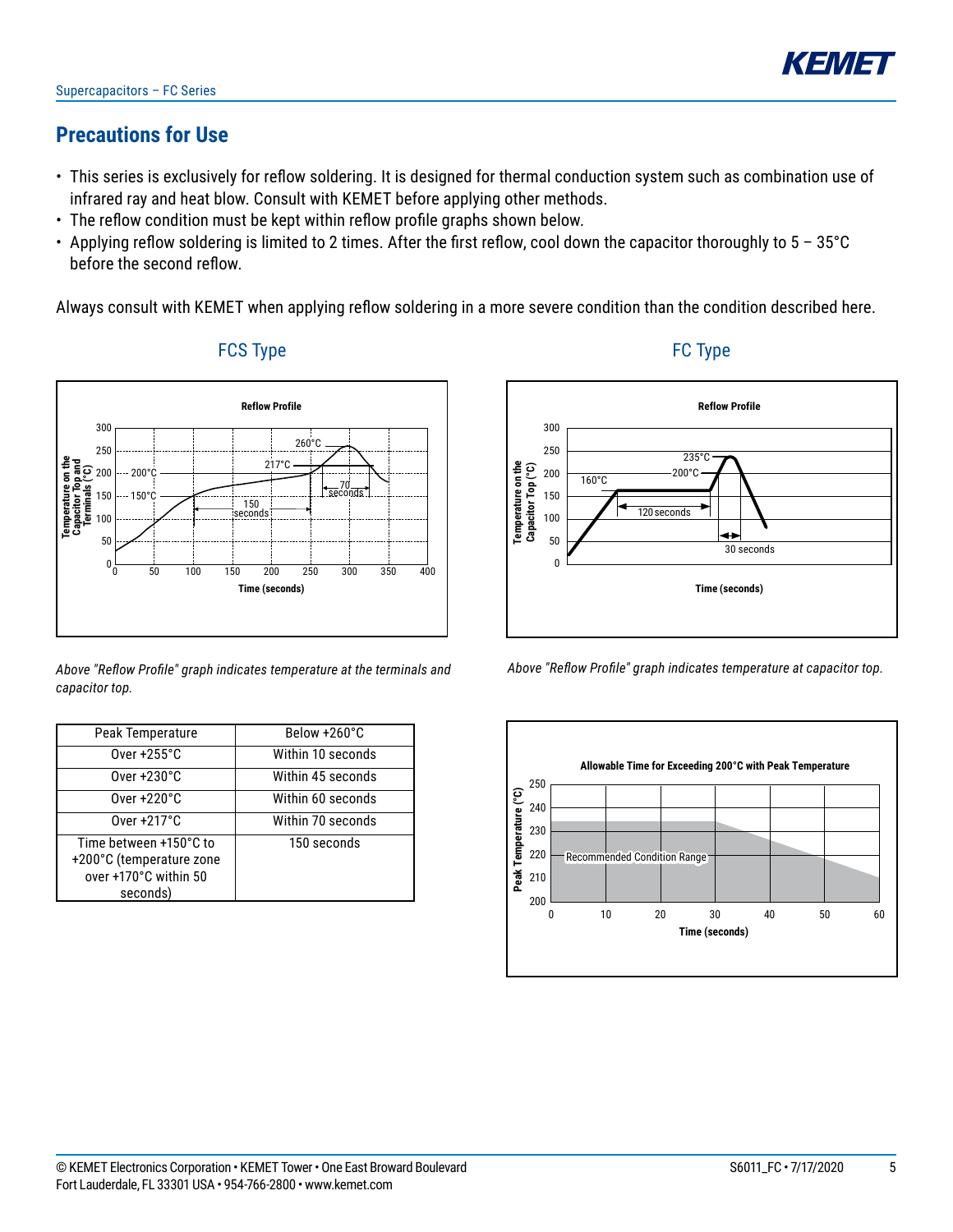

# **Specifications**

| <b>Item</b>                          |                            |                                     | <b>FC 5.5 V Type, 3.5 V Type</b>         | <b>Test Conditions</b><br>(conforming to JIS C 5160-1)         |                                                                                   |  |
|--------------------------------------|----------------------------|-------------------------------------|------------------------------------------|----------------------------------------------------------------|-----------------------------------------------------------------------------------|--|
| <b>Category Temperature Range</b>    |                            | $-25^{\circ}$ C to +70 $^{\circ}$ C |                                          |                                                                |                                                                                   |  |
| Maximum Operating Voltage            |                            | 5.5 VDC, 3.5 VDC                    |                                          |                                                                |                                                                                   |  |
| Capacitance                          |                            | Refer to Table 1                    |                                          | Refer to "Measurement Conditions"                              |                                                                                   |  |
| <b>Capacitance Allowance</b>         |                            | $+80\%$ , $-20\%$                   |                                          | Refer to "Measurement Conditions"                              |                                                                                   |  |
| <b>ESR</b>                           |                            | Refer to Table 1                    |                                          | Measured at 1 kHz, 10 mA; See also<br>"Measurement Conditions" |                                                                                   |  |
| Current (30 minutes value)           |                            | Refer to Table 1                    |                                          | Refer to "Measurement Conditions"                              |                                                                                   |  |
|                                      | Capacitance                | > 90% of initial ratings            |                                          | Surge voltage:<br>Charge:<br>Discharge:                        | 4.0 V (3.5 V type, 3.6<br>V type)<br>6.3 V (5.5 V type)<br>30 seconds             |  |
| * Surge                              | <b>ESR</b>                 | $\leq$ 120% of initial ratings      |                                          | Number of cycles:<br>Series resistance:                        | 9 minutes 30 seconds<br>1,000<br>$0.043$ F, 0.047 F 300 Q<br>0.068F<br>240 Ω      |  |
|                                      | Current (30 minutes value) | $\leq$ 120% of initial ratings      |                                          |                                                                | 0.10 F<br>$150\ \Omega$<br>0.22F<br>56 Ω<br>0.47F<br>30 Q<br>1.0 F<br>$15 \Omega$ |  |
| No obvious abnormality<br>Appearance |                            |                                     | Discharge<br>Resistance:<br>Temperature: | 0Ω<br>70 ±2°C                                                  |                                                                                   |  |
|                                      | Capacitance                | Phase 2                             | $\geq$ 50% of initial value              | Conforms to 4.17                                               | Phase 1: $+25 \pm 2^{\circ}$ C<br>Phase 2: $-25 \pm 2^{\circ}$ C                  |  |
|                                      | <b>ESR</b>                 |                                     | $\leq$ 400% of initial value             |                                                                |                                                                                   |  |
|                                      | Capacitance                | Phase 3                             |                                          |                                                                | Phase 4: +25 ±2°C                                                                 |  |
|                                      | <b>ESR</b>                 |                                     |                                          |                                                                | Phase 5: $+70 \pm 2^{\circ}$ C<br>Phase 6: $+25 \pm 2^{\circ}$ C                  |  |
| * Characteristics in                 | Capacitance                |                                     | $\leq$ 200% of initial value             |                                                                |                                                                                   |  |
| Different Temperature                | <b>ESR</b>                 | Phase 5                             | Satisfy initial ratings                  |                                                                |                                                                                   |  |
|                                      | Current (30 minutes value) |                                     | 1.5 CV (mA) or below                     |                                                                |                                                                                   |  |
|                                      | Capacitance                |                                     | Within ±20% of initial value             |                                                                |                                                                                   |  |
|                                      | <b>ESR</b>                 | Phase 6                             | Satisfy initial ratings                  |                                                                |                                                                                   |  |
|                                      | Current (30 minutes value) |                                     | Satisfy initial ratings                  |                                                                |                                                                                   |  |
|                                      | Capacitance                |                                     |                                          | Conforms to 4.13                                               | 10 to 55 Hz                                                                       |  |
| * Vibration Resistance               | <b>ESR</b>                 | Satisfy initial ratings             |                                          | Frequency:<br>Testing Time: 6 hours                            |                                                                                   |  |
|                                      | Current (30 minutes value) |                                     |                                          |                                                                |                                                                                   |  |
|                                      | Appearance                 | No obvious abnormality              |                                          |                                                                |                                                                                   |  |
|                                      | Capacitance                |                                     |                                          |                                                                | Cooled down to ambient temperature after                                          |  |
| * Solder Heat Resistance             | <b>ESR</b>                 | Satisfy initial ratings             |                                          | fulfill the condition stated left.                             | reflow soldering, then the product must                                           |  |
|                                      | Current (30 minutes value) |                                     |                                          | (See Precautions for Use)                                      |                                                                                   |  |
|                                      | Appearance                 | No obvious abnormality              |                                          |                                                                |                                                                                   |  |
|                                      | Capacitance                |                                     |                                          | Conforms to 4.12<br>Temperature                                |                                                                                   |  |
| * Temperature Cycle                  | ESR                        | Satisfy initial ratings             |                                          | Condition:                                                     | -25°C » Room<br>temperature »                                                     |  |
|                                      | Current (30 minutes value) |                                     |                                          |                                                                | +70°C » Room<br>temperature                                                       |  |
|                                      | Appearance                 | No obvious abnormality              |                                          | Number of cycles:                                              | 5 cycles                                                                          |  |

*\* Must fulfill the above condition after reflow soldering.*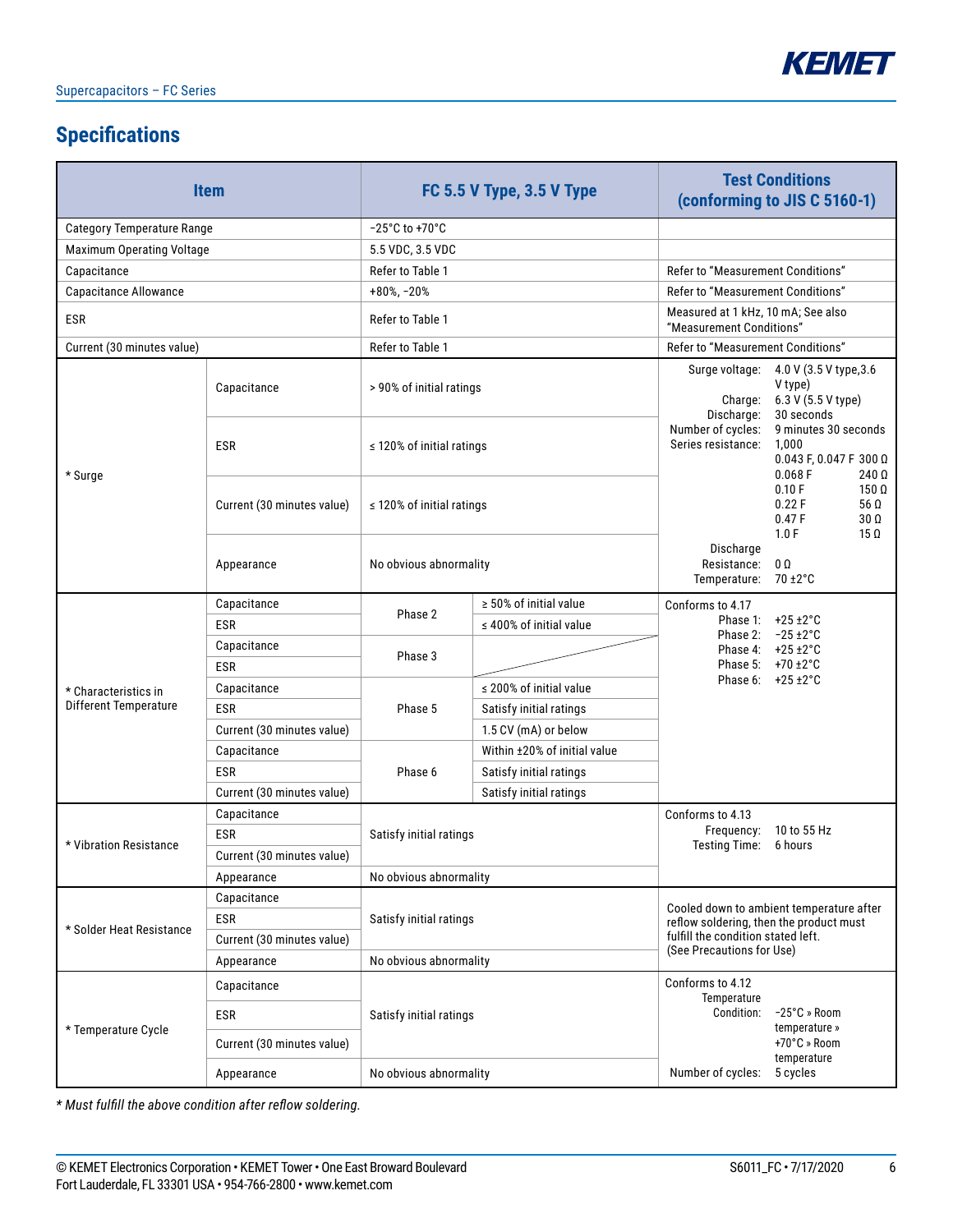

## **Specifications cont.**

| <b>Item</b>                                                           |                            |                                | <b>FC 5.5 V Type, 3.5 V Type</b>        | <b>Test Conditions</b><br>(conforming to JIS C 5160-1)                                                                                    |                                                                                     |
|-----------------------------------------------------------------------|----------------------------|--------------------------------|-----------------------------------------|-------------------------------------------------------------------------------------------------------------------------------------------|-------------------------------------------------------------------------------------|
|                                                                       | Capacitance                | Within ±20% of initial value   |                                         | Conforms to 4.14                                                                                                                          | $+40 \pm 2$ °C                                                                      |
| * High Temperature and                                                | <b>ESR</b>                 | $\leq$ 120% of initial ratings |                                         | Temperature:<br>Relative humidity:                                                                                                        |                                                                                     |
| <b>High Humidity Resistance</b>                                       | Current (30 minutes value) | $\leq$ 120% of initial ratings |                                         | Testing time:                                                                                                                             | 90 to 95% RH<br>$240 \pm 8$ hours                                                   |
|                                                                       | Appearance                 | No obvious abnormality         |                                         |                                                                                                                                           |                                                                                     |
|                                                                       | Capacitance                | Within ±30% of initial value   |                                         | Conforms to 4.15<br>Voltage applied:                                                                                                      | Maximum operating                                                                   |
|                                                                       | ESR                        | < 200% of initial ratings      |                                         |                                                                                                                                           | voltage<br>0 <sub>0</sub><br>$1,000 + 48 (+48/-0)$                                  |
| * High Temperature Load                                               | Current (30 minutes value) | < 200% of initial ratings      |                                         | Series protection<br>resistance:<br>Testing time:                                                                                         |                                                                                     |
|                                                                       | Appearance                 | No obvious abnormality         |                                         |                                                                                                                                           | hours                                                                               |
| * Self Discharge Characteristics<br>(Voltage Holding Characteristics) |                            | 5.5 V type:                    | Voltage between terminal leads<br>>4.2V | Charging condition<br>Voltage applied:<br>Series resistance:<br>Charging time:                                                            | 5.0 VDC (Terminal at<br>the case side must be<br>negative)<br>$0\Omega$<br>24 hours |
|                                                                       |                            | 3.5 V type:<br>Not specified   |                                         | Storage<br>Let stand for 24 hours in condition<br>described below with terminals opened.<br>Ambient<br>temperature:<br>Relative humidity: | $< 25^{\circ}$ C<br>< 70% RH                                                        |

*\* Must fulfill the above condition after reflow soldering.* 

### **Construction**

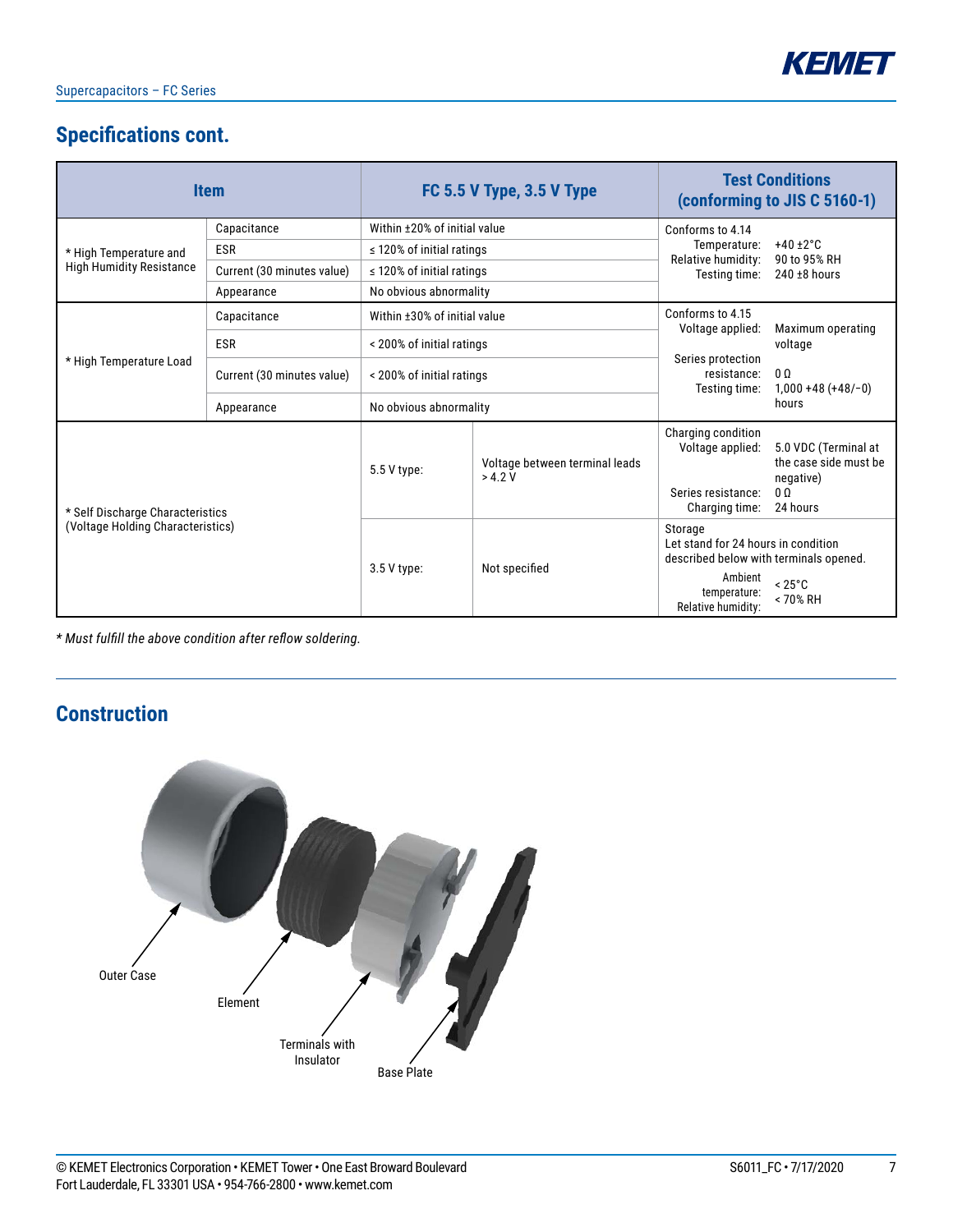

### **Marking**



Displays nominal capacitance, maximum operating voltage serial number, polarity, etc.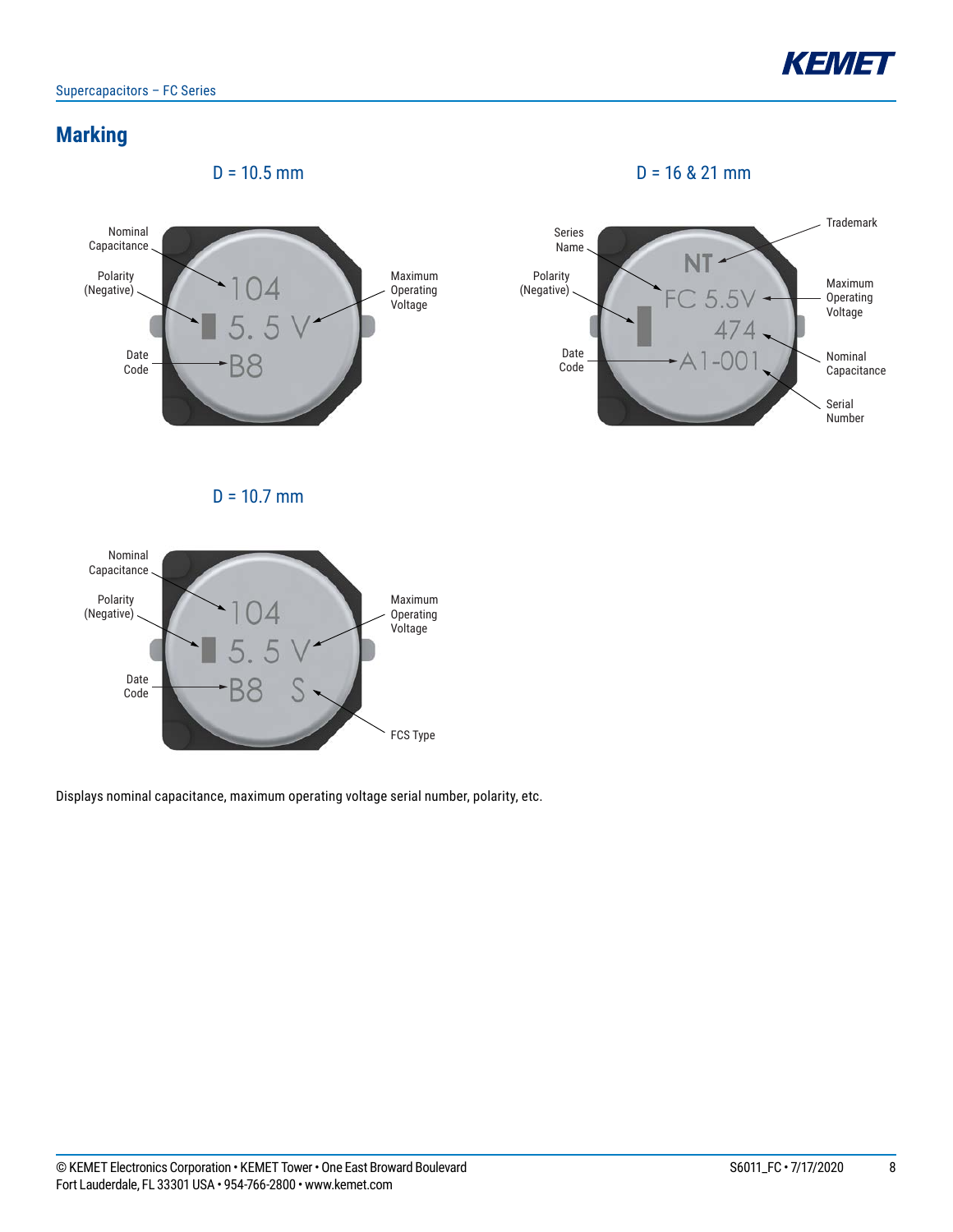![](_page_8_Picture_0.jpeg)

# **Tape & Reel Packaging Information – Millimeters**

![](_page_8_Figure_3.jpeg)

| <b>Mark</b> | <b>TBR24</b>                            |                | <b>TBR32</b>   | <b>TBR44</b>   |  |
|-------------|-----------------------------------------|----------------|----------------|----------------|--|
| A           | $380+2$                                 |                | $330+2$        | $380+2$        |  |
| B           | Product height 5.5 mm                   | 80±1           |                | $100 + 1$      |  |
|             | Product height 8.5 mm                   | $100+1$        | $100+1$        |                |  |
| C           | $13 + 0.5$                              |                | $13 \pm 0.5$   | $13 \pm 0.5$   |  |
| D           | $21 \pm 0.8$                            |                | $21 \pm 0.8$   | 21±0.8         |  |
| E           | $2 + 0.5$                               |                | $2 + 0.5$      | $2 + 0.5$      |  |
|             | Product height 5.5 mm                   | $25.5 \pm 0.5$ |                |                |  |
| W           | Product height 8.5 mm<br>$25.5 \pm 1.0$ |                | $33.5 \pm 1.0$ | $45.5 \pm 1.0$ |  |
|             | 2.0                                     |                | 2.0            | 2.0            |  |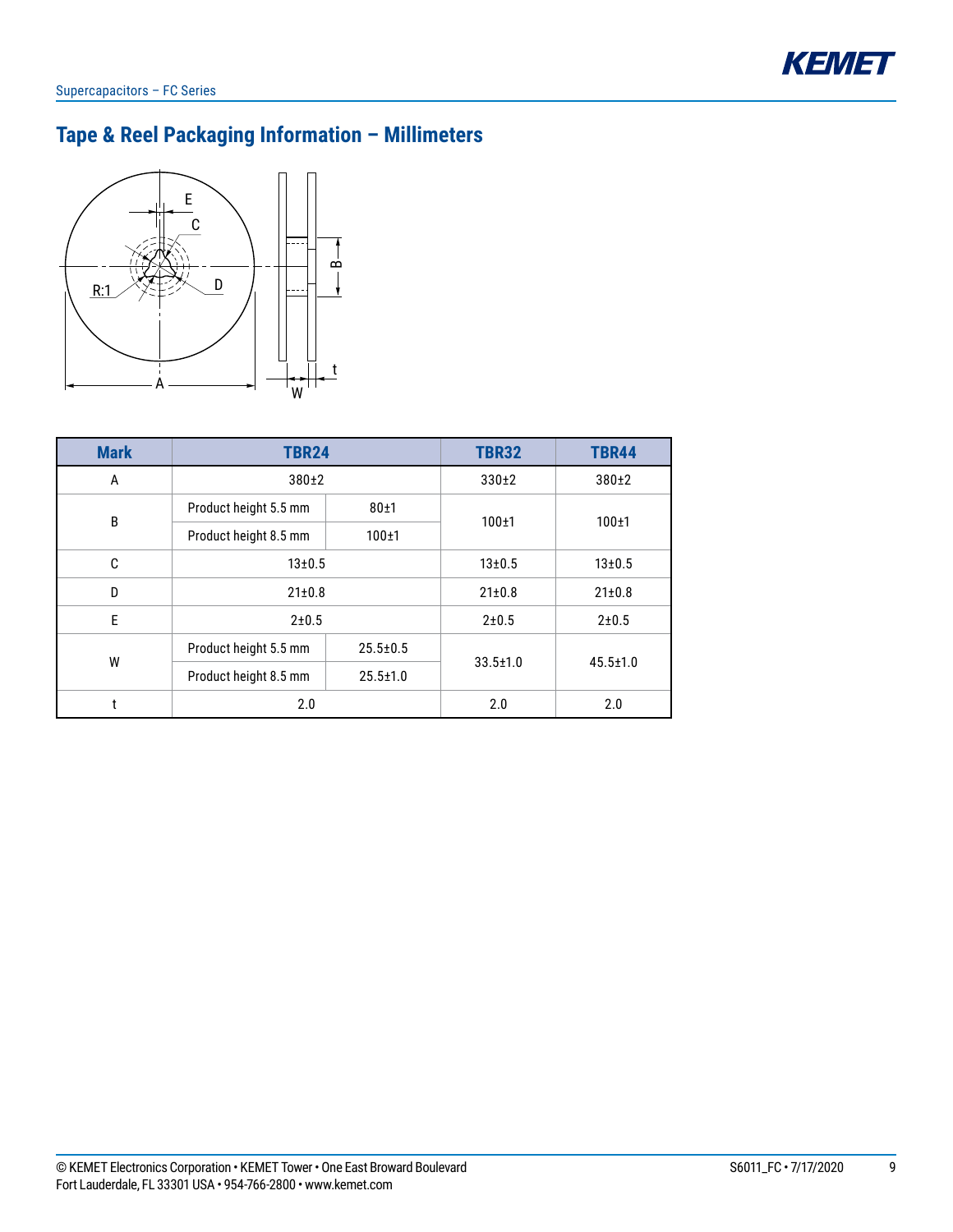### **Tape & Reel Packaging Information – Millimeters cont.**

![](_page_9_Figure_3.jpeg)

| <b>Mark</b>                | <b>TBR24</b>                 |      | <b>TBR32</b> | <b>TBR44</b> |
|----------------------------|------------------------------|------|--------------|--------------|
| W                          | 24.0                         |      | 32.0         | 44.0         |
| А                          | 11.4                         |      | 18.0         | 23.0         |
| B                          | 13.0                         |      | 20.0         | 25.0         |
| $P_0$                      | 4.0                          |      | 4.0          | 4.0          |
| $P_{1}$                    | 16.0                         | 24.0 | 32.0         |              |
| $P_{2}$                    | 2.0                          | 2.0  | 2.0          |              |
| F                          | 11.5                         |      | 14.2         | 20.2         |
| $\emptyset$ D <sub>0</sub> | 1.55                         |      | 1.55         | 1.55         |
| t,                         | 0.4                          |      | 0.5          | 0.5          |
| E                          | 1.75                         | 1.75 | 1.75         |              |
|                            | Product height 5.5 mm<br>6.0 |      |              | 12.0         |
| $t_{2}$                    | Product height 8.5 mm<br>8.4 |      | 10.0         |              |
| G                          |                              |      | 28.4         | 40.4         |

## **Ammo Pack Packaging Information**

| <b>Part Number</b> | <b>Quantity per Reel</b> |
|--------------------|--------------------------|
| FC0H473ZFTBR24     | 1,000 pieces/reel        |
| FC0H104ZFTBR24     | 1,000 pieces/reel        |
| FC0H224ZFTBR24     | 500 pieces/reel          |
| FC0H474ZFTBR32-SS  | 200 pieces/reel          |
| FC0H105ZFTBR44-SS  | 150 pieces/reel          |
| FC0V104ZFTBR24     | 1,000 pieces/reel        |
| FC0V224ZFTBR24     | 1,000 pieces/reel        |
| FC0V474ZFTBR24     | 500 pieces/reel          |
| FCS0H473ZFTBR24    | 1,000 pieces/reel        |
| FCS0H104ZFTBR24    | 1,000 pieces/reel        |
| FCS0H224ZFTBR24    | 500 pieces/reel          |
| FCS0V104ZFTBR24    | 1,000 pieces/reel        |
| FCS0V224ZFTBR24    | 1,000 pieces/reel        |
| FCS0V474ZFTBR24    | 500 pieces/reel          |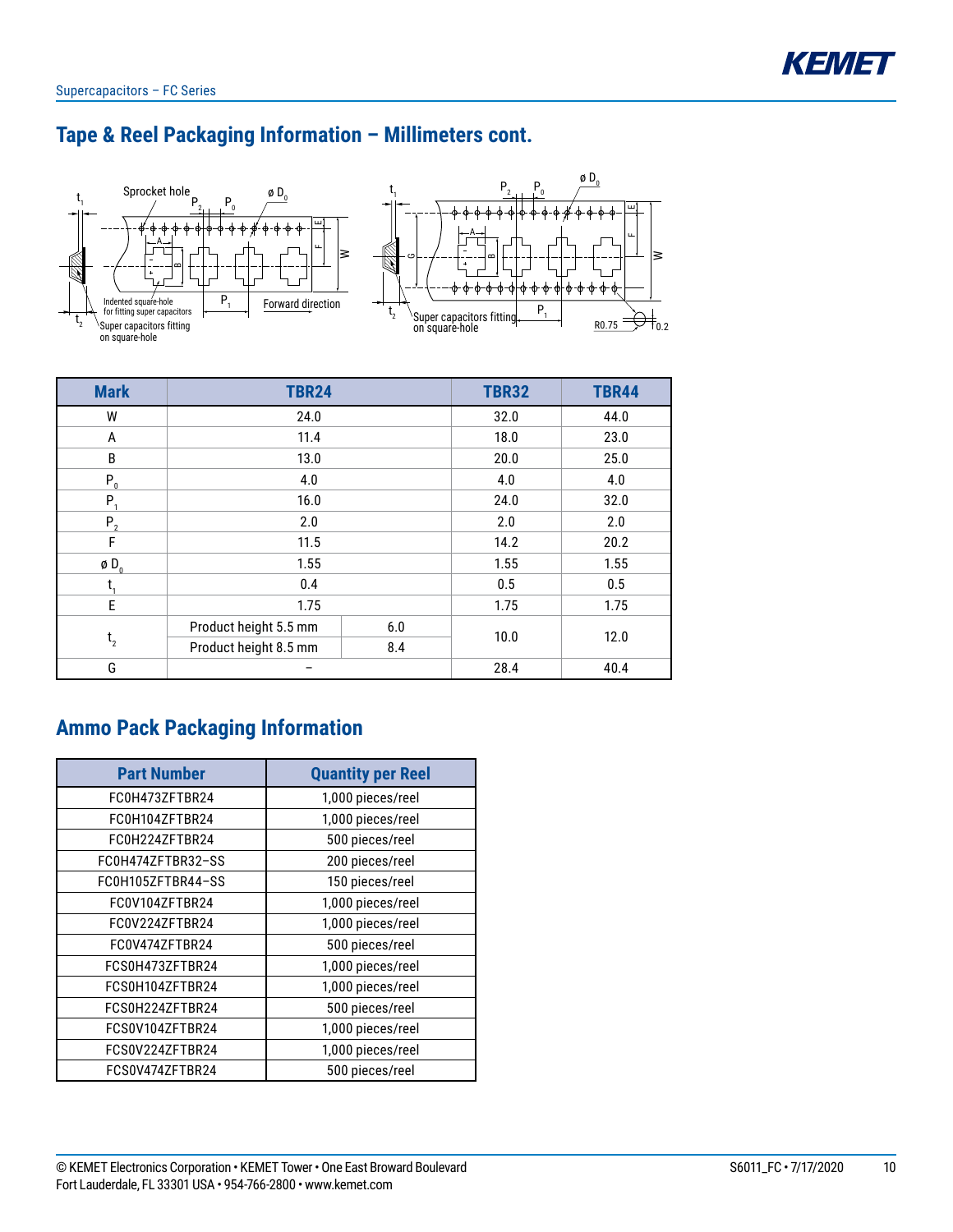![](_page_10_Picture_1.jpeg)

### **Measurement Conditions**

#### **Capacitance (Charge System)**

Capacitance is calculated from expression (9) by measuring the charge time constant  $(\tau)$  of the capacitor (C). Prior to measurement, the capacitor is discharged by shorting both pins of the device for at least 30 minutes. In addition, use the polarity indicator on the device to determine correct orientation of capacitor for charging.

Capacitance: 
$$
\frac{\tau}{\text{Rc}}
$$
 (F) (9)

Switch

C + –

Vc

5.0 (V) Product with maximum operating voltage of 5.5 V

6.0 (V) Product with maximum operating voltage of 6.5 V

- 10.0 (V) Product with maximum operating voltage of 11 V
- 12.0 (V) Product with maximum operating voltage of 12 V

τ: Time from start of charging until Vc becomes 0.632 Eo (V) (seconds)

Rc: See table below  $(Ω)$ .

**Charge Resistor Selection Guide**

Rc

Eo

| Cap     | FA                       | FE.                      | <b>FS</b>                | <b>FY</b>                           |                          | <b>FR</b>                         | FM, FME                            |                          | FG,                      | <b>FGH</b>               | <b>FT</b>                |                          | <b>HV</b>                |
|---------|--------------------------|--------------------------|--------------------------|-------------------------------------|--------------------------|-----------------------------------|------------------------------------|--------------------------|--------------------------|--------------------------|--------------------------|--------------------------|--------------------------|
|         |                          |                          |                          | <b>FYD</b>                          | <b>FYH</b>               |                                   | <b>FMR</b>                         | <b>FMC</b>               | <b>FGR</b>               |                          |                          | FC, FCS                  |                          |
| 0.010 F | $\equiv$                 |                          | $\overline{\phantom{0}}$ |                                     |                          |                                   | $5,000 \Omega$                     | $\overline{\phantom{0}}$ | $5,000 \Omega$           | $\qquad \qquad -$        | $\overline{\phantom{0}}$ | $\overline{\phantom{0}}$ | $\overline{\phantom{a}}$ |
| 0.022F  | $1,000\ \Omega$          | $\overline{\phantom{a}}$ |                          |                                     |                          | $1,000$ Ω 2,000 Ω 2,000 Ω 2,000 Ω | $2,000\Omega$                      | -                        | $2,000\ \Omega$          | $\overline{\phantom{m}}$ | $\qquad \qquad -$        | Discharge                | $\overline{\phantom{a}}$ |
| 0.033 F |                          |                          |                          |                                     |                          |                                   | Discharge                          | $\overline{\phantom{0}}$ |                          | $\overline{\phantom{0}}$ | $\overline{\phantom{0}}$ |                          | -                        |
| 0.047F  | $1,000 \Omega$           | $1,000 \Omega$           |                          | $1,000$ Ω $ 2,000$ Ω $ 1,000$ Ω $ $ |                          | $1,000\ \Omega$                   | 2000 Ω                             | $1,000\ \Omega$          | $2,000\ \Omega$          | $\qquad \qquad -$        | —                        | $\overline{\phantom{0}}$ | $\overline{\phantom{a}}$ |
| 0.10 F  | $510 \Omega$             | $510 \Omega$             | $510 \Omega$             | $1,000 \Omega$                      | $510 \Omega$             | $1,000\ \Omega$                   | $1000\ \Omega$                     | $1,000\ \Omega$          | $1,000 \Omega$           | Discharge                | $510 \Omega$             | Discharge                | -                        |
| 0.22F   | $200\Omega$              | $200\Omega$              | 200 $\Omega$             | 510 $\Omega$                        | 510 $\Omega$             | 510 $\Omega$                      | OH: Discharge<br>$0V: 1000 \Omega$ | $\overline{\phantom{0}}$ | $1,000 \Omega$           | Discharge                | $200\Omega$              | Discharge                |                          |
| 0.33F   | $\equiv$                 |                          | $\overline{\phantom{0}}$ |                                     | -                        | $\overline{\phantom{0}}$          | $\qquad \qquad -$                  | Discharge                | $\overline{\phantom{a}}$ |                          |                          | $\qquad \qquad -$        | $\overline{\phantom{a}}$ |
| 0.47F   | $100\Omega$              | $100\ \Omega$            | $100\ \Omega$            | $200\Omega$                         | 200 Ω                    | $200\Omega$                       | $\overline{\phantom{0}}$           | -                        | $1,000 \Omega$           | Discharge                | $100 \Omega$             | Discharge                |                          |
| 1.0 F   | $51 \Omega$              | 51 $\Omega$              | $100\ \Omega$            | $100\ \Omega$                       | $100\ \Omega$            | $100\ \Omega$                     | $\qquad \qquad -$                  | -                        | $510 \Omega$             | Discharge                | $100 \Omega$             | Discharge                | Discharge                |
| 1.4F    | $\qquad \qquad -$        |                          | $\overline{\phantom{0}}$ | $200\Omega$                         | $\qquad \qquad -$        | $\overline{\phantom{0}}$          | $\qquad \qquad -$                  | -                        |                          |                          |                          |                          |                          |
| 1.5F    | $\overline{\phantom{a}}$ | 51 $\Omega$              | $\overline{\phantom{0}}$ |                                     | $\overline{\phantom{0}}$ | $\overline{\phantom{0}}$          | $\qquad \qquad -$                  | $\overline{\phantom{0}}$ | $510 \Omega$             | $\overline{\phantom{m}}$ |                          | $\overline{\phantom{0}}$ | $\overline{\phantom{m}}$ |
| 2.2 F   | $\qquad \qquad -$        |                          | $\overline{\phantom{0}}$ | $100\ \Omega$                       | $\qquad \qquad -$        | $\qquad \qquad -$                 | $\qquad \qquad -$                  | -                        | $200\Omega$              | $\qquad \qquad -$        | $51 \Omega$              | $\qquad \qquad -$        |                          |
| 2.7F    | $\qquad \qquad -$        |                          | $\overline{\phantom{0}}$ |                                     | -                        | $\overline{\phantom{0}}$          | $\qquad \qquad -$                  | -                        | $\qquad \qquad -$        | $\overline{\phantom{a}}$ |                          | $\qquad \qquad -$        | Discharge                |
| 3.3F    | $\qquad \qquad -$        | $\overline{\phantom{0}}$ | -                        | $\overline{\phantom{a}}$            | -                        | $\qquad \qquad -$                 | $\overline{\phantom{0}}$           | -                        | $\overline{\phantom{a}}$ | $\qquad \qquad -$        | $51 \Omega$              | $\qquad \qquad -$        |                          |
| 4.7 F   | $\qquad \qquad -$        | -                        |                          | $\overline{\phantom{m}}$            | -                        | -                                 | $\qquad \qquad -$                  | -                        | $100 \Omega$             | $\qquad \qquad$          | $\qquad \qquad -$        | -                        | Discharge                |
| 5.0F    | $\qquad \qquad -$        | $\overline{\phantom{a}}$ | $100\ \Omega$            | $\overline{\phantom{m}}$            | -                        | $\qquad \qquad -$                 | $\qquad \qquad -$                  | -                        | $\overline{\phantom{a}}$ | $\overline{\phantom{a}}$ | -                        | -                        |                          |
| 5.6F    | $\qquad \qquad -$        | $\overline{\phantom{0}}$ | $\overline{\phantom{0}}$ | $\overline{\phantom{a}}$            | -                        | -                                 | $\overline{\phantom{0}}$           | -                        | $\overline{\phantom{a}}$ | $\qquad \qquad$          | $20\Omega$               | —                        | $\overline{\phantom{m}}$ |
| 10.0 F  | $\qquad \qquad -$        | $\overline{\phantom{0}}$ | $\overline{\phantom{0}}$ | $\overline{\phantom{a}}$            | -                        | $\qquad \qquad -$                 | $\qquad \qquad -$                  | -                        | $\overline{\phantom{a}}$ | $\overline{\phantom{a}}$ | $\overline{\phantom{0}}$ | $\overline{\phantom{m}}$ | Discharge                |
| 22.0F   | $\qquad \qquad -$        | $\overline{\phantom{0}}$ | $\overline{\phantom{0}}$ | $\overline{\phantom{a}}$            | -                        | -                                 | $\qquad \qquad -$                  | -                        | $\overline{\phantom{a}}$ | $\overline{\phantom{a}}$ | -                        | $\overline{\phantom{a}}$ | Discharge                |
| 50.0 F  | $\qquad \qquad -$        |                          | -                        | $\overline{\phantom{a}}$            | $\qquad \qquad -$        | $\qquad \qquad -$                 | $\overline{\phantom{a}}$           | -                        | $\overline{\phantom{a}}$ | $\overline{\phantom{a}}$ | $\overline{\phantom{0}}$ | $\overline{\phantom{a}}$ | Discharge                |
| 100.0F  | $\qquad \qquad -$        | -                        | $\overline{\phantom{0}}$ | $\overline{\phantom{a}}$            | -                        | $\qquad \qquad -$                 | $\overline{\phantom{0}}$           | -                        | $\overline{\phantom{a}}$ | $\overline{\phantom{a}}$ | -                        | -                        | Discharge                |
| 200.0F  | $\overline{\phantom{0}}$ |                          |                          | $\overline{\phantom{0}}$            | -                        | -                                 | $\qquad \qquad -$                  | -                        | -                        | $\overline{\phantom{a}}$ |                          | —                        | Discharge                |

*\*Capacitance values according to the constant current discharge method.*

*\*HV Series capacitance is measured by discharge system.*

![](_page_10_Figure_17.jpeg)

Eo: 3.0 (V) Product with maximum operating voltage of 3.5 V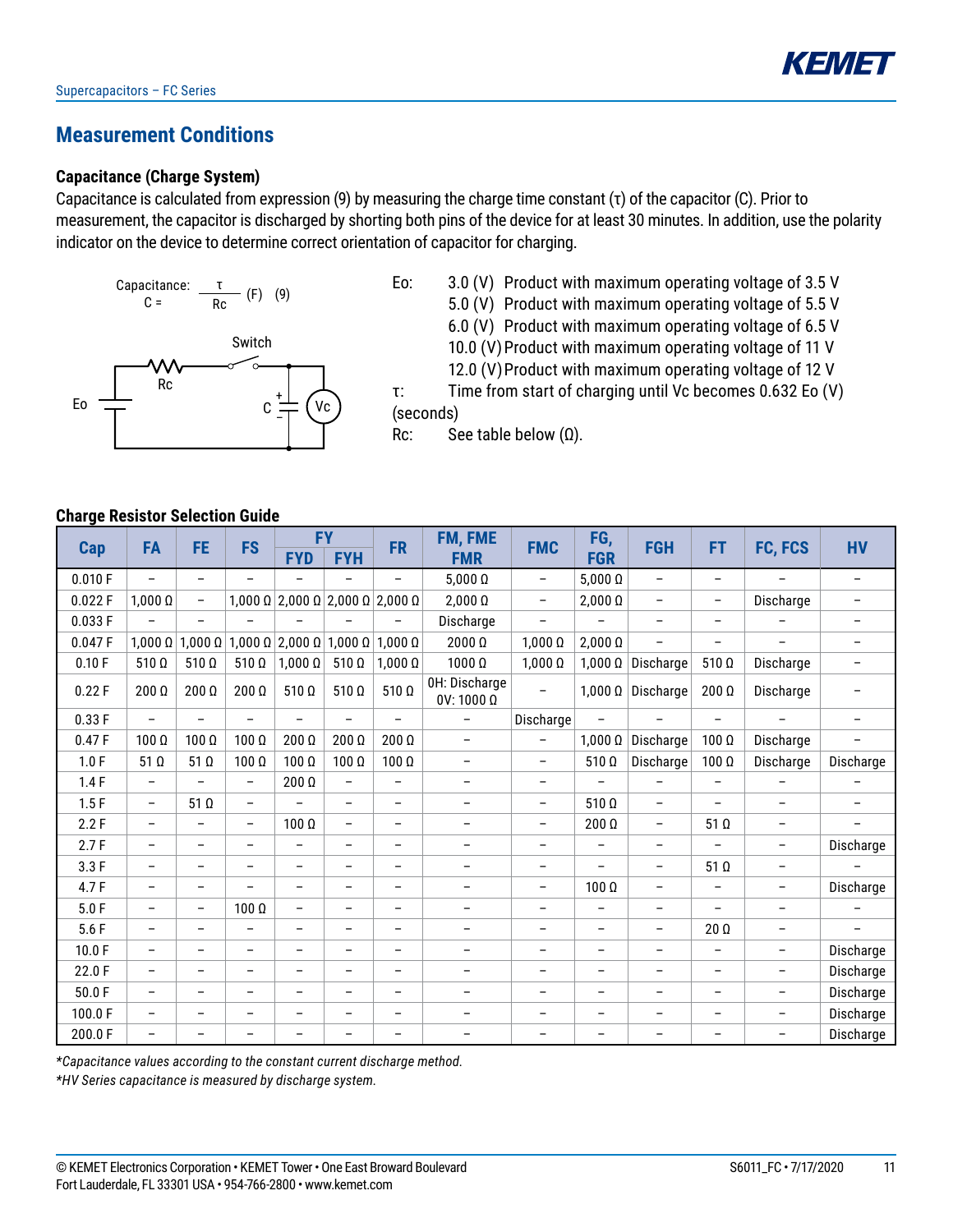![](_page_11_Picture_1.jpeg)

### **Measurement Conditions cont.**

#### **Capacitance (Discharge System)**

As shown in the diagram below, charging is performed for a duration of 30 minutes once the voltage of the capacitor terminal reaches 5.5 V. Then, use a constant current load device and measure the time for the terminal voltage to drop from 3.0 to 2.5 V upon discharge at 0.22 mA per 0.22 F, for example, and calculate the static capacitance according to the equation shown below.

*Note: The current value is 1 mA discharged per 1 F.*

![](_page_11_Figure_6.jpeg)

#### **Capacitance (Discharge System – 3.5 V, 3.6 V)**

As shown in the diagram below, charging is performed for a duration of 30 minutes once the voltage of the capacitor terminal reaches 3.5 V (3.6 V). Then, use a constant current load device and measure the time for the terminal voltage to drop from 1.8 to 1.5 V upon discharge at 1.0 mA per 1.0 F, for example, and calculate the static capacitance according to the equation shown below.

![](_page_11_Figure_9.jpeg)

#### **Capacitance (Discharge System – HV Series)**

As shown in the diagram below, charging is performed for a duration of 30 minutes once the voltage of the capacitor terminal reaches maximum operating voltage. Then, use a constant current load device and measure the time for the terminal voltage to drop from 2.0 to 1.5 V upon discharge at 1.0 mA per 1.0 F, and calculate the static capacitance according to the equation shown below.

![](_page_11_Figure_12.jpeg)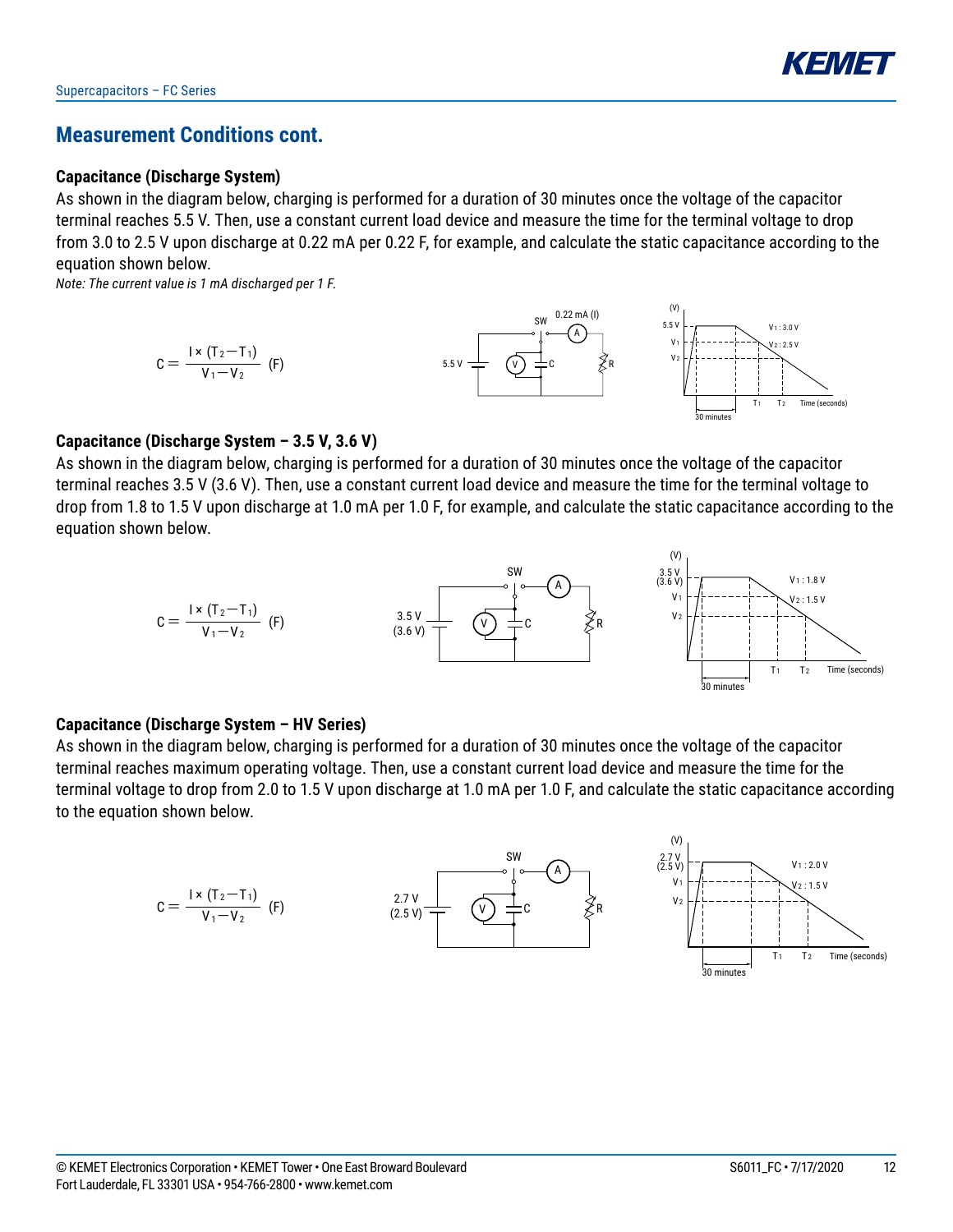### **Measurement Conditions cont.**

### **Equivalent Series Resistance (ESR)**

ESR shall be calculated from the equation below.

![](_page_12_Figure_5.jpeg)

#### **Current (at 30 minutes after charging)**

Current shall be calculated from the equation below. Prior to measurement, both lead terminals must be short-circuited for a minimum of 30 minutes. The lead terminal connected to the metal can case is connected to the negative side of the power supply.

![](_page_12_Figure_8.jpeg)

#### $10$  Q 5.0 F

#### **Self-Discharge Characteristic (0H – 5.5 V Products)**

The self-discharge characteristic is measured by charging a voltage of 5.0 VDC (charge protection resistance: 0  $\Omega$ ) according to the capacitor polarity for 24 hours, then releasing between the pins for 24 hours and measuring the pin-topin voltage. The test should be carried out in an environment with an ambient temperature of 25° C or below and relative humidity of 70% RH or below. The soldering is checked.

#### **4. Dismantling**

There is a small amount of electrolyte stored within the capacitor. Do not attempt to dismantle as direct skin contact with the electrolyte will cause burning. This product should be treated as industrial waste and not is not to be disposed of by fire.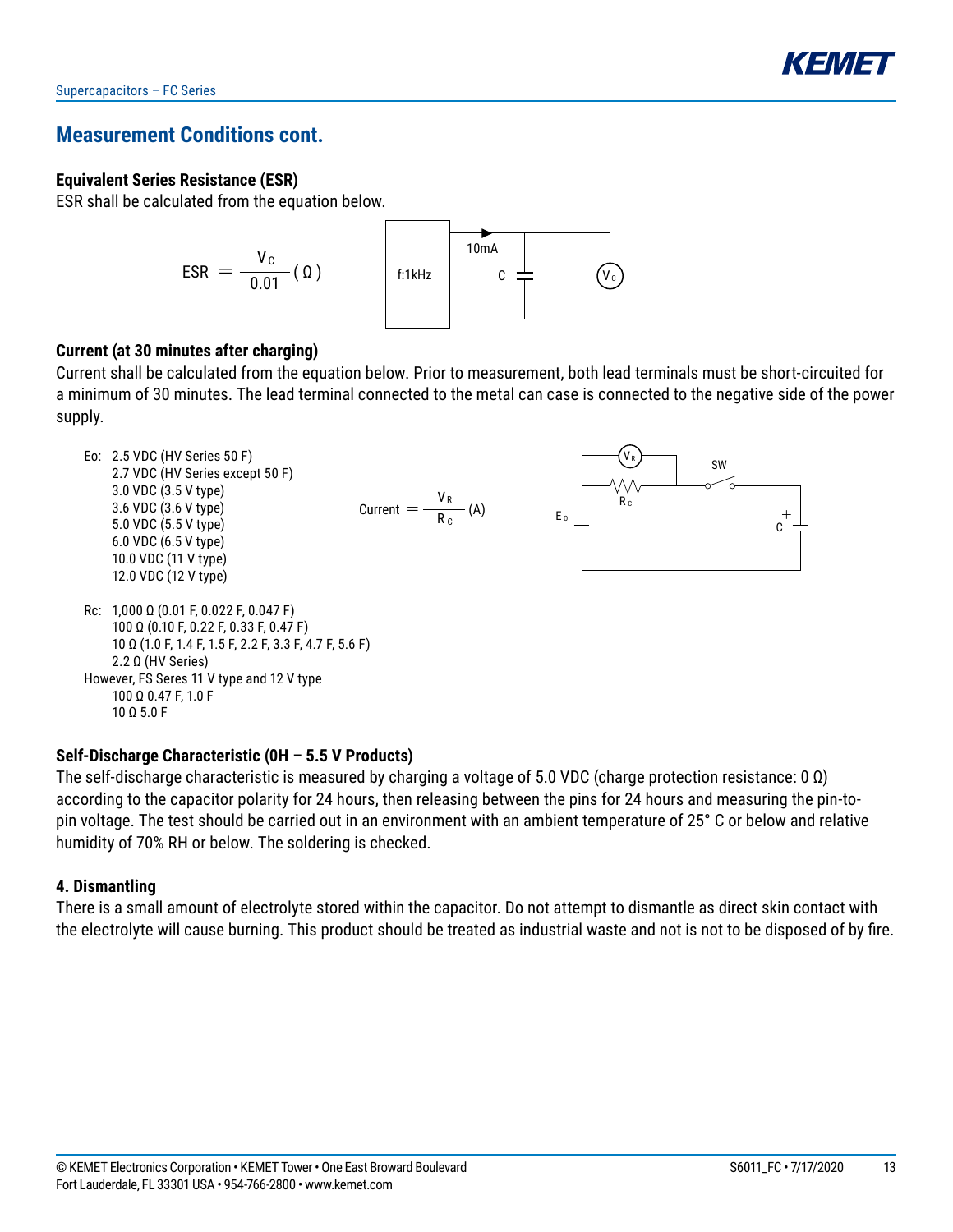![](_page_13_Picture_1.jpeg)

### **Notes on Using Supercapacitors or Electric Double-Layer Capacitors (EDLCs)**

#### **1. Circuitry Design**

#### 1.1 Useful life

The FC Series Supercapacitor (EDLC) uses an electrolyte in a sealed container. Water in the electrolyte can evaporate while in use over long periods of time at high temperatures, thus reducing electrostatic capacity which in turn will create greater internal resistance. The characteristics of the supercapacitor can vary greatly depending on the environment in which it is used. Basic breakdown mode is an open mode due to increased internal resistance.

#### 1.2 Fail rate in the field

Based on field data, the fail rate is calculated at approximately 0.006 Fit. We estimate that unreported failures are ten times this amount. Therefore, we assume that the fail rate is below 0.06 Fit.

#### 1.3 Exceeding maximum usable voltage

Performance may be compromised and in some cases leakage or damage may occur if applied voltage exceeds maximum working voltage.

1.4 Use of capacitor as a smoothing capacitor (ripple absorption)

As supercapacitors contain a high level of internal resistance, they are not recommended for use as smoothing capacitors in electrical circuits. Performance may be compromised and, in some cases, leakage or damage may occur if a supercapacitor is used in ripple absorption.

#### 1.5 Series connections

As applied voltage balance to each supercapacitor is lost when used in series connection, excess voltage may be applied to some supercapacitors, which will not only negatively affect its performance but may also cause leakage and/or damage. Allow ample margin for maximum voltage or attach a circuit for applying equal voltage to each supercapacitor (partial pressure resistor/voltage divider) when using supercapacitors in series connection. Also, arrange supercapacitors so that the temperature between each capacitor will not vary.

#### 1.6 Case Polarity

The supercapacitor is manufactured so that the terminal on the outer case is negative (-). Align the (-) symbol during use. Even though discharging has been carried out prior to shipping, any residual electrical charge may negatively affect other parts.

#### 1.7 Use next to heat emitters

Useful life of the supercapacitor will be significantly affected if used near heat emitting items (coils, power transistors and posistors, etc.) where the supercapacitor itself may become heated.

1.8 Usage environment

This device cannot be used in any acidic, alkaline or similar type of environment.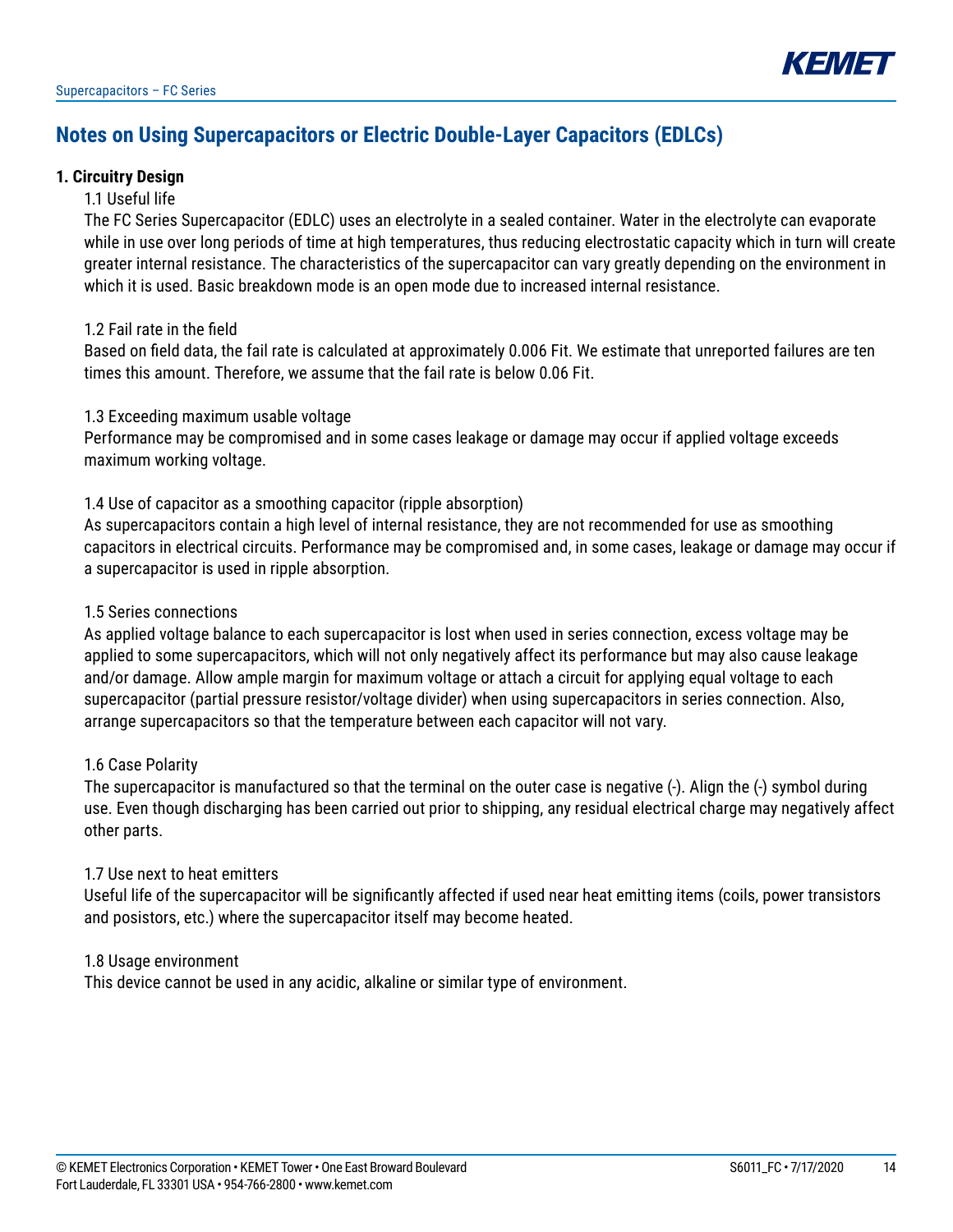![](_page_14_Picture_1.jpeg)

### **Notes on Using Supercapacitors or Electric Double-Layer Capacitors (EDLCs) cont.**

#### **2. Mounting**

#### 2.1 Mounting onto a reflow furnace

Except for the FC series, it is not possible to mount this capacitor onto an IR / VPS reflow furnace. Do not immerse the capacitor into a soldering dip tank.

#### 2.2 Flow soldering conditions

Keep solder under 260°C and soldering time to within 10 seconds when using the flow automatic soldering method. (Except for the FC and HV series)

#### 2.3 Installation using a soldering iron

Care must be taken to prevent the soldering iron from touching other parts when soldering. Keep the tip of the soldering iron under 400°C and soldering time to within 3 seconds. Always make sure that the temperature of the tip is controlled. Internal capacitor resistance is likely to increase if the terminals are overheated.

#### 2.4 Lead terminal processing

Do not attempt to bend or polish the capacitor terminals with sand paper, etc. Soldering may not be possible if the metallic plating is removed from the top of the terminals.

#### 2.5 Cleaning, Coating, and Potting

Except for the FM series, cleaning, coating and potting must not be carried out. Consult KEMET if this type of procedure is necessary. Terminals should be dried at less than the maximum operating temperature after cleaning.

#### **3. Storage**

### 3.1 Temperature and humidity

Make sure that the supercapacitor is stored according to the following conditions: Temperature:  $5 - 35^{\circ}$ C (Standard 25°C), Humidity: 20 – 70% (Standard: 50%). Do not allow the build up of condensation through sudden temperature change.

#### 3.2 Environment conditions

Make sure there are no corrosive gasses such as sulfur dioxide, as penetration of the lead terminals is possible. Always store this item in an area with low dust and dirt levels. Make sure that the packaging will not be deformed through heavy loading, movement and/or knocks. Keep out of direct sunlight and away from radiation, static electricity and magnetic fields.

#### 3.3 Maximum storage period

This item may be stored up to one year from the date of delivery if stored at the conditions stated above.